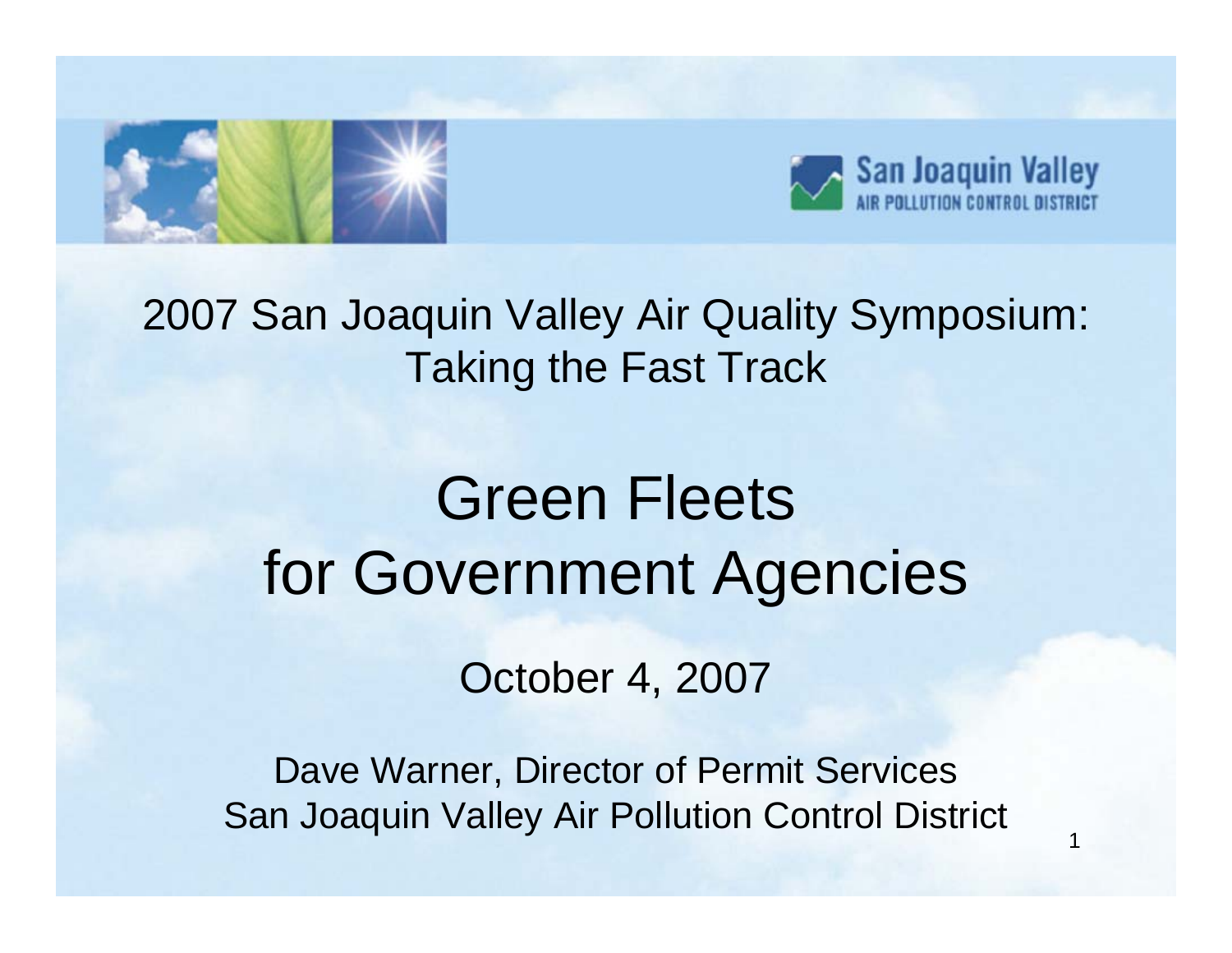### The Plans…

- District's 2007 Ozone Plan April 2007
	- "No stone left unturned"
	- and the state of the state Additional stationary source reductions
	- and the state of the state Relies heavily on mobile reductions (responsibility of state and federal gov'ts)
	- and the state of the state Counted all reductions allowed by EPA
- District's Fast-Track Action Plan June
	- –Reductions EPA can't consider in ozone plan
	- –Incentives for early mobile reductions



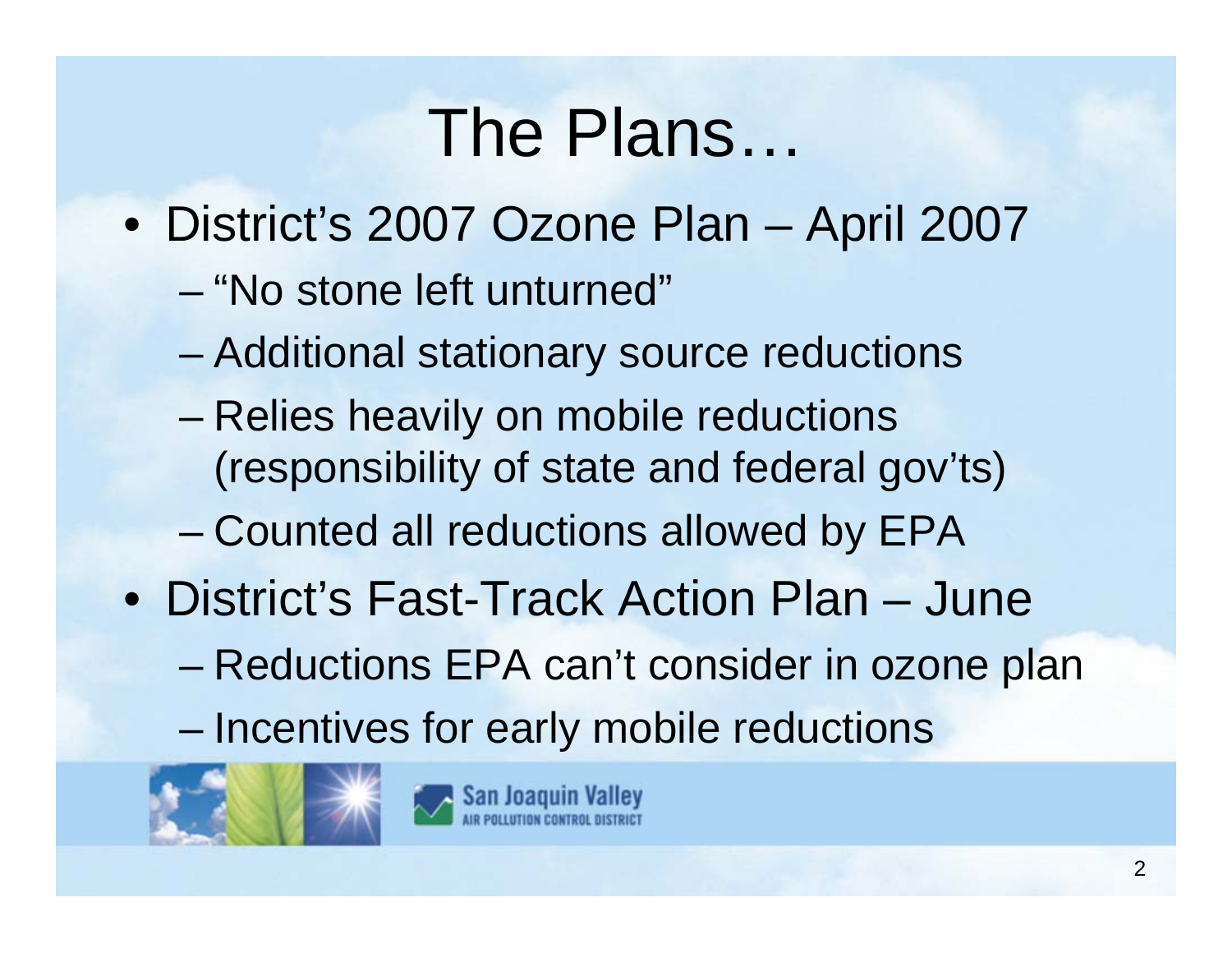## Government Fleets

- Government fleets include anything on wheels!
	- Truck cabs and cranes
	- –Street sweepers, garbage trucks
	- and the state of the state Bulldozers, other earthmovers
	- and the state of the state Utility trucks and vans
	- –Forklifts, tractors
	- and the state of the state Cars and pickups
	- and the state of the state Gas-powered carts and scooters



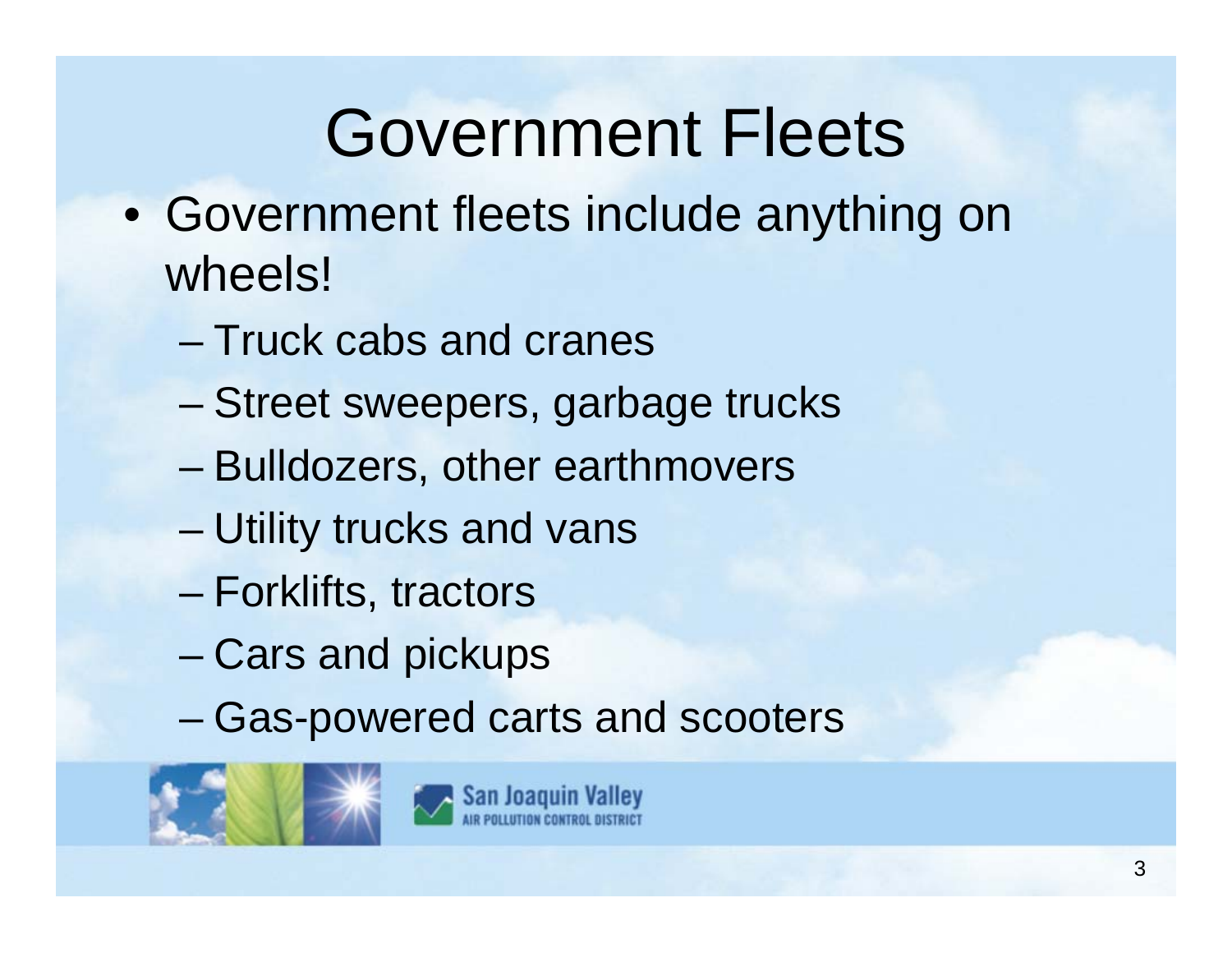## What are Green Fleets?

To be green fleets:

#### –Replace vehicles earlier than normal

- New 2007 engine is 80% cleaner than average
- New 2010 engine is 80% cleaner than 2007!
- Normal turnover: 8-12 years

–Replace or retrofit with cleaner than normal

- New diesel engines
- Electric and hybrid light duty
- Compressed Natural Gas (CNG)
- Exhaust Controls (catalyst, etc.)



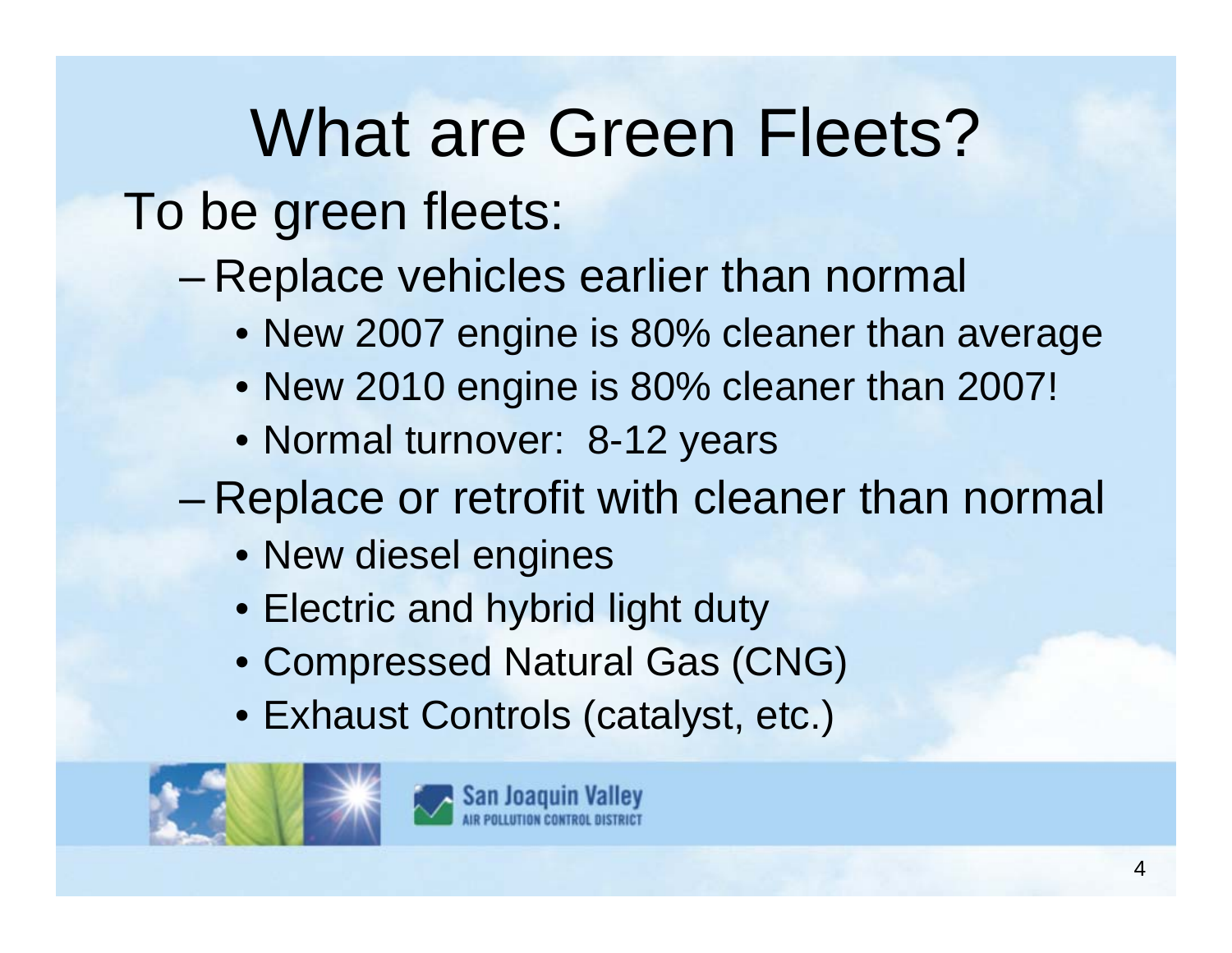## A rough estimate…

- Air Quality Footprint of Government Fleets in the San Joaquin Valley
	- and the state of the state Using partial data, extrapolating over entire valley...
	- and the state of the state Perhaps 40-50 tons of NOx/day
		- Compare to valley-wide mobile source NOx inventory: 500 tons/day
	- – Need a more accurate inventory before we can decide the best approaches



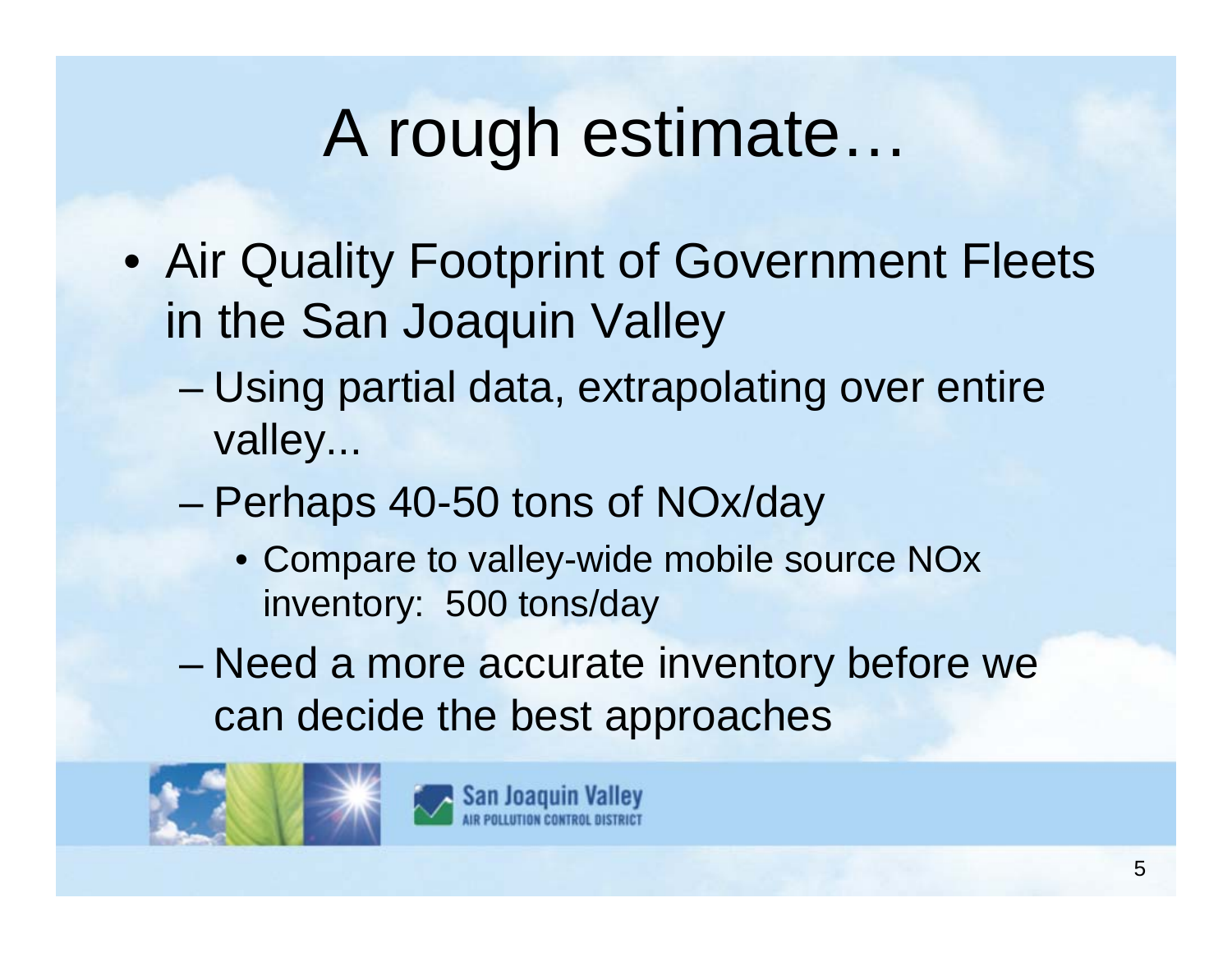### Green Fleets

- Next steps:
	- –Upcoming survey – 10/07
	- and the state of the state Establish valley-wide footprint – 12/07
	- and the state of the state Meet with governmental fleet managers – early 2008
	- and the state of the state Develop targeted incentives for early emissions reductions from government fleets
	- – Hold public hearings on incentive proposals, adopt and implement program